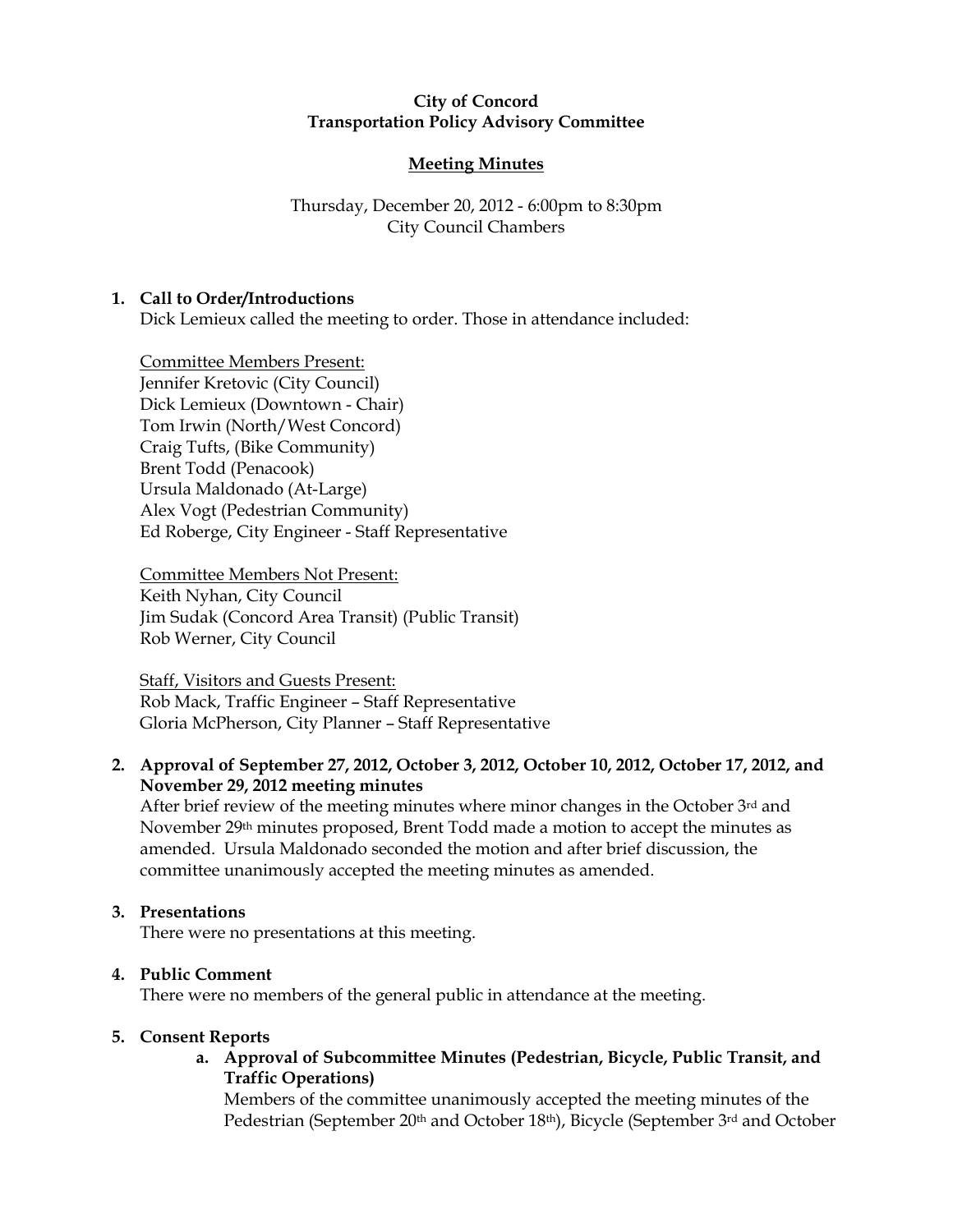16th), and Public Transit (October 16th) Committees distributed at this meeting.

# 6. TPAC Referrals from City Council, Staff and Chair

- a. Referral from City Council following a request by the residents of Horseshoe Pond Place to consider bus route schedule and stop changes that would reduce overall delay between route transfers. (Council: 8/29/2012). Jennifer Kretovic reported that the Public Transit Committee has considered this request and has been working with Concord Area Transit (CAT) and their travel trainer on discussing limitations of the existing routes. A report has been prepared by the Public Transit Committee fir TPAC and was distributed for review. Following brief review, Ursula Maldonado made a notion to accept the report and forward it to City Council. The motion was seconded by Jennifer Kretovic. The motion passed unanimously and the report will be forwarded to City Council.
- b. Referral from City Council to consider establishing a No Parking, Standing, Stopping zone along Conant Drive between South Street and Rundlett Street to mitigate adverse effects of parking for traffic related to school dropoffs/pick-ups at the Abbott-Downing Elementary School. (Council: 10/9/12). Rob Mack reported that this referral from Councilor Nyhan had been previously reviewed by the Traffic Operations Committee (TOC) and TPAC. The matter continues to be monitored by staff and the school district. A meeting has been scheduled in January to review parent pick-up, on-street parking, and sidewalk use at the new school. Rob Mack indicated that TOC will review this matter and forward a final report to TPAC for final consideration.
- c. Referral from City Council to consider removal and installation of STOP signs at Heather Lane intersections, including: installation of a STOP sign on the New Meadow Road eastbound approach to Heather Lane; installation of a STOP sign on the Gabby Lane eastbound approach to Heather Lane; and removal of the STOP sign on the Heather Lane northbound approach to Gabby Lane. (Council: 10/9/12).

Rob Mack reported that following the holiday season, staff will coordinate a mailing to residents of the neighborhood inviting them to a neighborhood meeting to discuss traffic control options. Ed Roberge suggested that the meeting be held at a future TPAC meeting as this was one of the original goals of the committee to hear public comment. The matter will be referred to a future meeting in spring 2013.

# 7. Status report on subcommittees

# a. Pedestrian Committee, Alex Vogt

Alex Vogt reported that the Pedestrian Committee met on December 6th and discussed the development of a pedestrian master plan and a pedestrian counting program. The committee reviewed the intersection alternatives presented on the US Route 3 Corridor Improvement – Phase 5 project and noted preference for the roundabout alternative at the Village Street/Washington Street intersection. The committee also supported the raised islands at both the north and south gateways to the project.

Alex Vogt also reported that the committee reviewed the Main Street Complete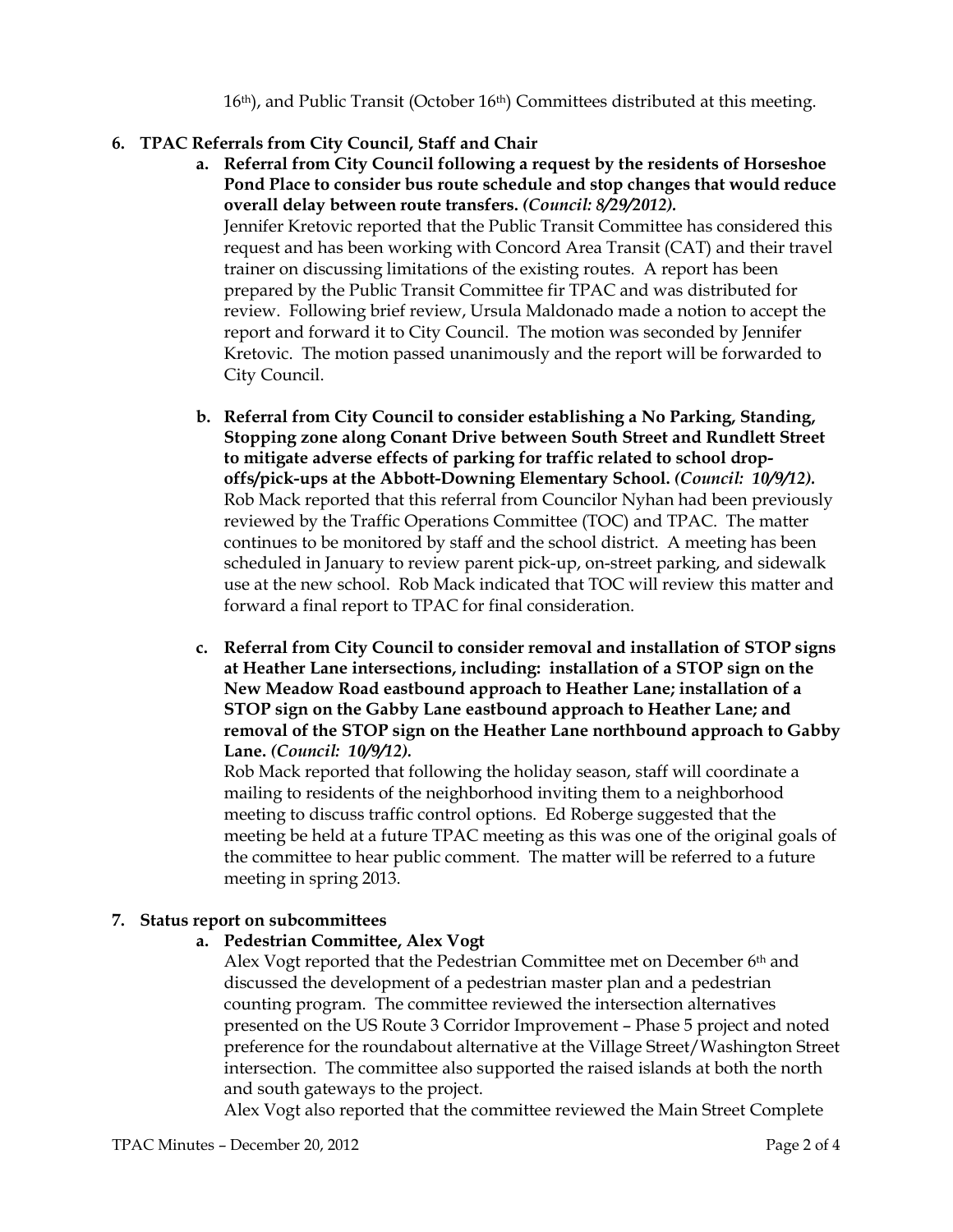Streets project designs and noted a number of amenities that could promote pedestrian safety and create a sense of place. The committee noted importance with accessibility, accessible parking options, and crosswalk visibility.

## b. Bike Committee, Craig Tufts

Craig Tufts reported that the Bike Committee met in December and discussed bike parking on Main Street and looked at design alternatives for consideration. The committee also reviewed design plans for the Penacook Village including lane striping and bike parking locations. The committee also review the bike/pedestrian counting program

# c. Public Transit Committee, Jennifer Kretovic

Jennifer Kretovic reported that the Public Transit Committee met in December and reviewed bus route changes and the status of Saturday service. Route changes are being planned and will be reviewed at a public meeting in early 2013.

Jennifer Kretovic reported that CAT is reporting that Saturday service is down form the 2012 service but noted that Walmart is the highest used stop. It was also noted that downtown stops were outperforming the Mall stop.

The committee also reviewed the Main Street project and discussed bus stop location changes.

## d. Traffic Operations Committee, Rob Mack

Rob Mack reported that the Traffic Operations Committee (TOC) met in December and reviewed several referrals in the south end. The TOC also reviewed a complaint of trucks hitting the weeble on South Main Street.

A request to consider traffic controls at the intersection of North State Street and Washington Street elicited a discussion on options and neighborhood cut-thru traffic. A report will be prepared and forwarded to Council in response to this request.

### 8. Staff Updates

### a. CIP460 Downtown Complete Streets Improvement Project – TIGER 2012

Ed Roberge provided an update on the Main Street improvement project. Design continues and staff and the consulting project team have evaluated intersections for signals and roundabouts. While a roundabout at Main Street and Pleasant Street operates well, geometric constraints lead to difficult traffic operations and narrow sidewalk sections. Further consideration is required.

# b. US Route 3 Corridor (North) Improvement Project – Phase 5

Ed Roberge reported that a recent public meeting developed consensus on intersection alternatives along the Village Street – Penacook section of the Route 3 corridor project. Staff also presented streetscape amenities, landscape elements as well as a detailed construction schedule.

### 9. Old Business